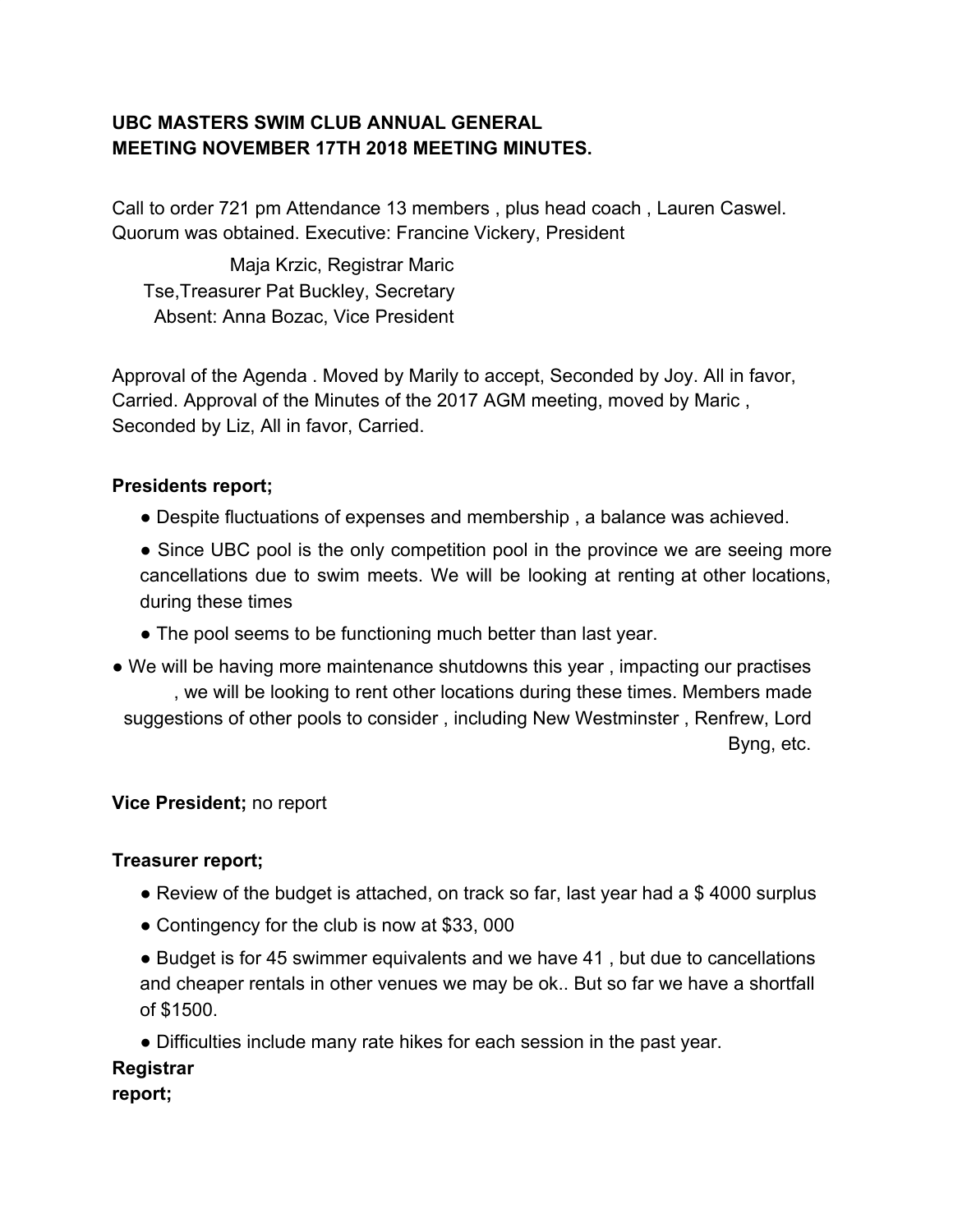• 47 swimmers currently.

• Maja is willing to assist the new registrar until march 2019, the system is online and requires some training and coordination with MSABC , Treasurer , swim bc .

### **Coach report;**

- 5 coaches on staff
- Coaches are enjoying coaching adults

• Given our reliance on varsity swimmers for coaching, there may be times when we have reduced availability , therefore Lauren is recruiting other coaches who are with the high performance group to give our team more versatility

• Maric and the president meet with the head coach on a regular bases, members are encouraged to pass along comments and suggestions.

● Tami and Donna ,commented that they have noticed and appreciate that the coaches are attending to lane one more frequently .

● Francine mentioned that Sunday works well for a technical workout and stoke clinics

● Peter suggested that our blind swimmers get the workout emailed to them and a run down of the workout 5 min before the swim starts. Francine agreed that all swimmers would benefit from workout review 5 minutes prior to practise.

● Patrick appreciates feedback from coaches , Francine asks for coach follow up after a tip was given.

### **OLD BUSINESS**

1. The club is now registered with the **New Societies Act** and we are a Member funded society.

2. **Membership fee structure proposal** , No progress was made with the pool management on this proposal despite numerous meetings. This may be raised in the future again and Maric will make mention of this , during a meeting with the pool management.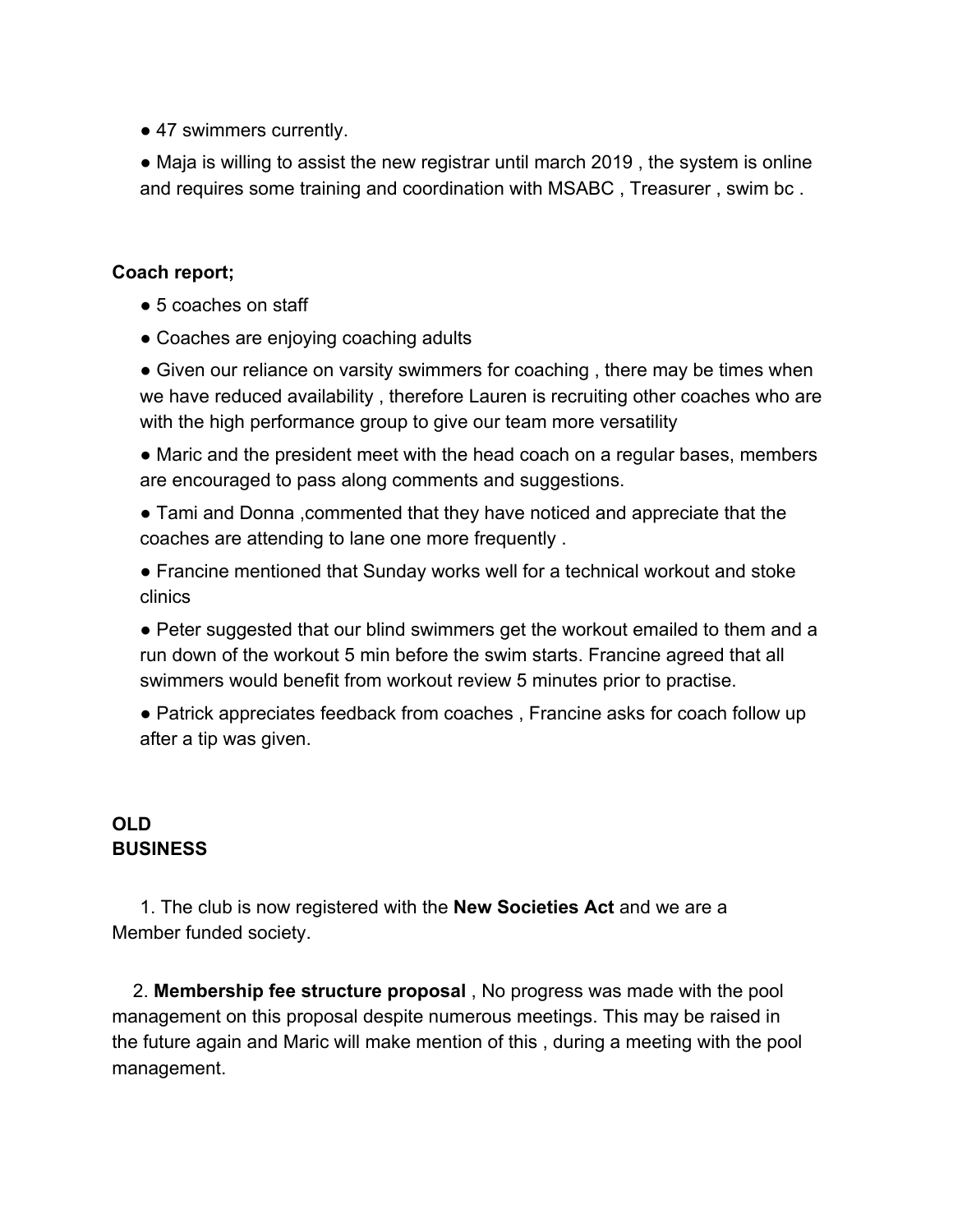### **NEW BUSINESS**

1. **Swim meet proposa**l , MSABC wishes to hold the 2021 Canadian national masters swim meet at UBC pool. Francine will be attending these meetings in her position of President of UBC Masters. UBC Masters Swim Club has been asked to be a part of this event. Our level involvement will be determined at a future date.

2. **North Shore Masters Swim Club swim meet proposal ,** NSMSC asked UBC Masters Swim Club to partner with them in planning a spring long course meet for 2019. However this proposal fell through due to various issues..

3. **Masters long course swim meet for 2020**. Francine asked if our members would be willing to look at running a swim meet, partnering with one or two other clubs and partnering with MSABC for the spring of 2020. This would involve large numbers of volunteers and is a significant amount of work. It was moved by Peter and seconded by Patricia. That UBC Masters Swim Club partner with other swim clubs and msabc to plan a long course swim meet in 2020. Majority of members voted in favor of pursuing this proposal .

4. **Volunteering for meets.** Francine is encouraging all UBC Master swimmers to volunteer at swim meets, she will be sending emails out when clubs are looking for volunteers. Maric mentioned that it creates a good swimming community and a better atmosphere if we all participate in helping other teams events. Also gives our members the opportunity to see some wonderful swimming.

5. **Outdoor swimming in the summer** Current plan is same as previous years , book second beach for saturday am and burnaby for sunday am. All members in agreement

6. **Weekend swimming at 4pm** general agreement that this time is better than our 5pm time.

**BOARD POSITIONS for 2018 / 2019**